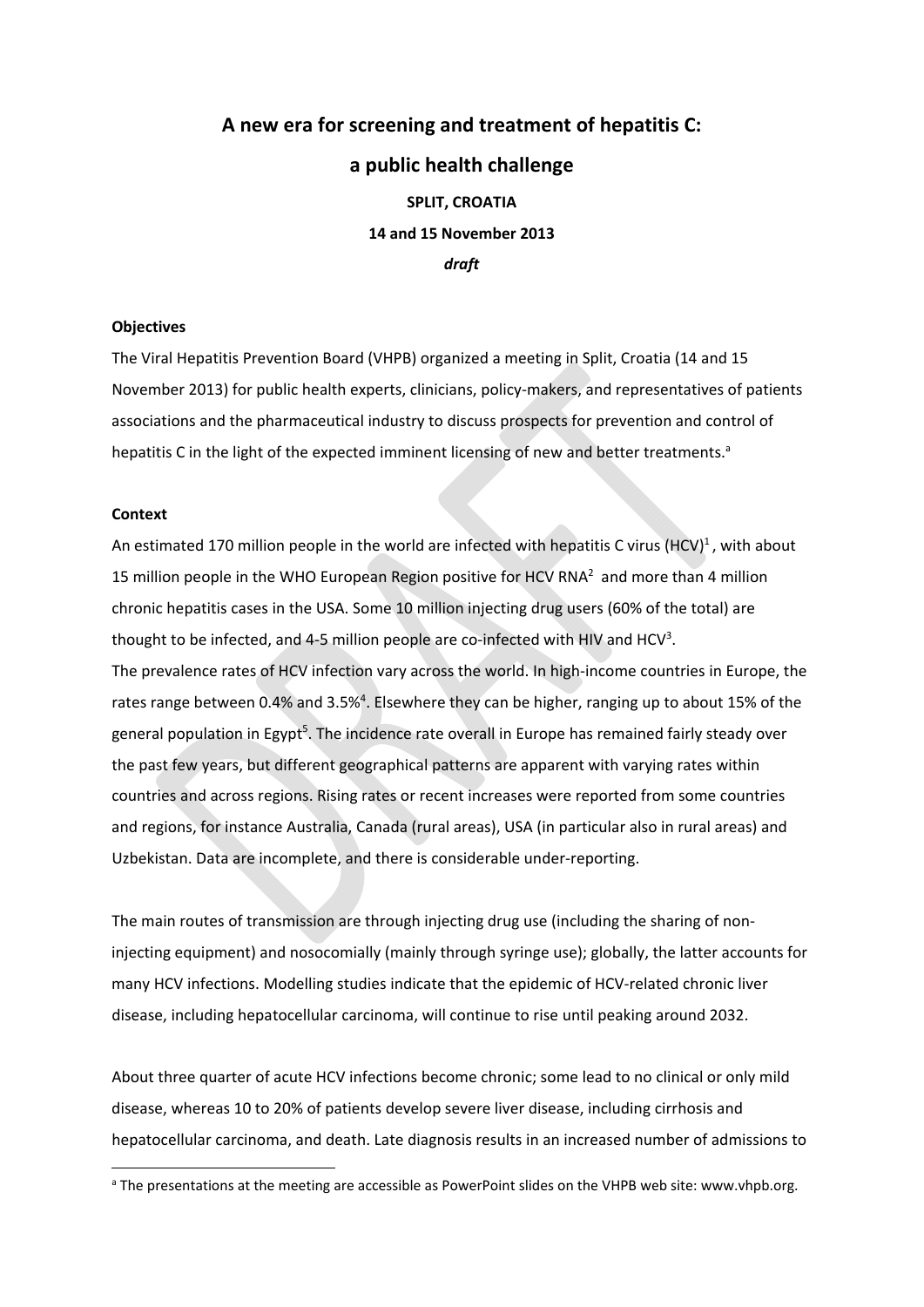hospital and high costs of treatment. Most people infected with HCV are unaware, undiagnosed and untreated.

Hepatitis C has been described as the silent killer. Its mortality is substantial: currently, the number of deaths is estimated at more than 350,000 globally each year and the rate is rising.<sup>6</sup>

## **Screening and testing**

The steady improvement of treatment of hepatitis C over the past two decades has been used to justify screening for HCV infection. The rationale for testing people who inject drugs for HCV infection is clear and accepted. The argument for large‐scale screening is complicated, however, by the fact that not all infections lead to clinical disease, that existing treatments can have serious side effects and are complex to administer, and that not every diagnosed patient has access to treatment. Differing views on the value of screening when there is no access to treatment were aired at the meeting.

Sadly, most guidance for testing consists mainly of a recommendation to test members of a list of risk groups rather than a fully defined and costed programme. Little has been done to measure the quality of performance of screening programmes, and existing programmes have shown limited effectiveness.

Recognizing that at least 45%‐60% of people living with HCV infection in the USA were unaware of their HCV infection status, the Centers for Disease Control and Prevention (CDC) introduced in 2013 an age-based screening strategy consisting of a one-time test for HCV infection for everybody born between 1945 and 1965.<sup>7</sup> The rationale was that most people infected with HCV in the USA were born in that generation and were infected through injecting drug use or unscreened transfusions. This unique programme, which has received legislative mandate in some states, is additional to the existing recommendations for testing on the basis of risk and medical indications and has been well accepted. The cost is covered by health insurance. The initiative's cost-effectiveness is equivalent to that of other screening programmes but depends on treatment costs and rate of treatment take up. It is in its early days, and questions remain about its applicability to other countries.

The traditional approach to laboratory testing has been to use an immunoassay followed by a confirmatory test. With advances in testing, the question can be asked whether it would be better and more effective to conduct simultaneous tests on pooled blood, for example in a large screening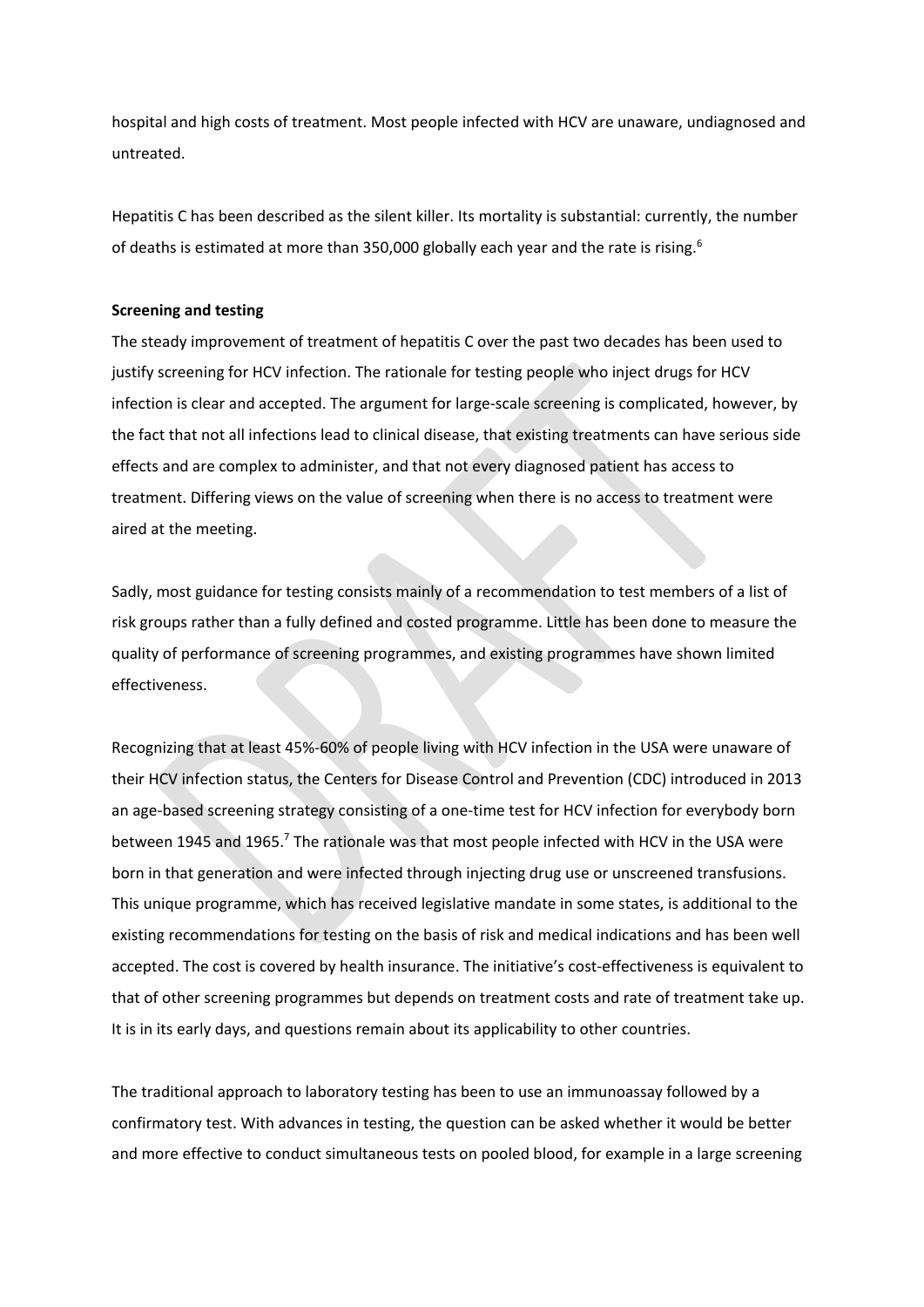setting (such as blood donors) or targeted group (for instance, baby boomers). Testing in itself requires resources but they are insignificant compared with the costs of treatment.

New technological approaches may help to expand access to testing and treatment. Two examples mentioned were the use of dried blood spot sampling and rapid, low‐cost point‐of‐care tests. The latter can also be used for monitoring the response to treatment (including measuring viral load) but arguments about their value remain.

### **Treatment**

#### *Current therapies*

Since the mid-1980s when treatment with interferon was introduced, the addition of ribavirin, the use of pegylated interferon and triple combination therapy with direct-acting antivirals (telaprevir and boceprevir, approved in Europe and the USA in 2011) have dramatically raised cure rates. $8$ Current therapy is also lowering the mortality rates for hepatocellular carcinoma. Treatment regimens vary with genotype, with cure rates of 70‐80% against genotypes 2 and 3 and lower rates for other genotypes. Therapy with interferon-containing treatments, however, causes serious side effects (which up to half the patients with hepatitis C cannot tolerate) and incurs high costs. Triple therapy also raises concerns about drug interactions. Careful patient selection plays a crucial role in improving the safety of treatment, $9$  and monitoring of effectiveness and safety in real world settings is needed. HCV‐Target, an international consortium of leading HCV investigators, is collecting standardized data in a common database on patients treated with regimens that include boceprevir and telaprevir in order to evaluate the effects of triple therapy in the broader population.<sup>10</sup> In a similar move, the European Association for the Study of the Liver (EASL) is supporting research into improving registry data collection.<sup>11</sup>

Not all patients are eligible for treatment. Of those who are, many refuse (especially those with asymptomatic infections), for reasons such as consequences for quality of life, work implications, and the desire to wait for the advent of newer, safer medicines. Others do not comply with, or drop out of treatment. In the USA, it is estimated that no more than half the people infected with HCV have been tested, and that only 5%-6% of those infected have been successfully treated.<sup>12</sup> Overall, rates of uptake of treatment are very low.

Many health systems lack the capacity to cope with the disease. The French early access programme confirmed that HCV‐infected patients with advanced liver disease should preferably be treated in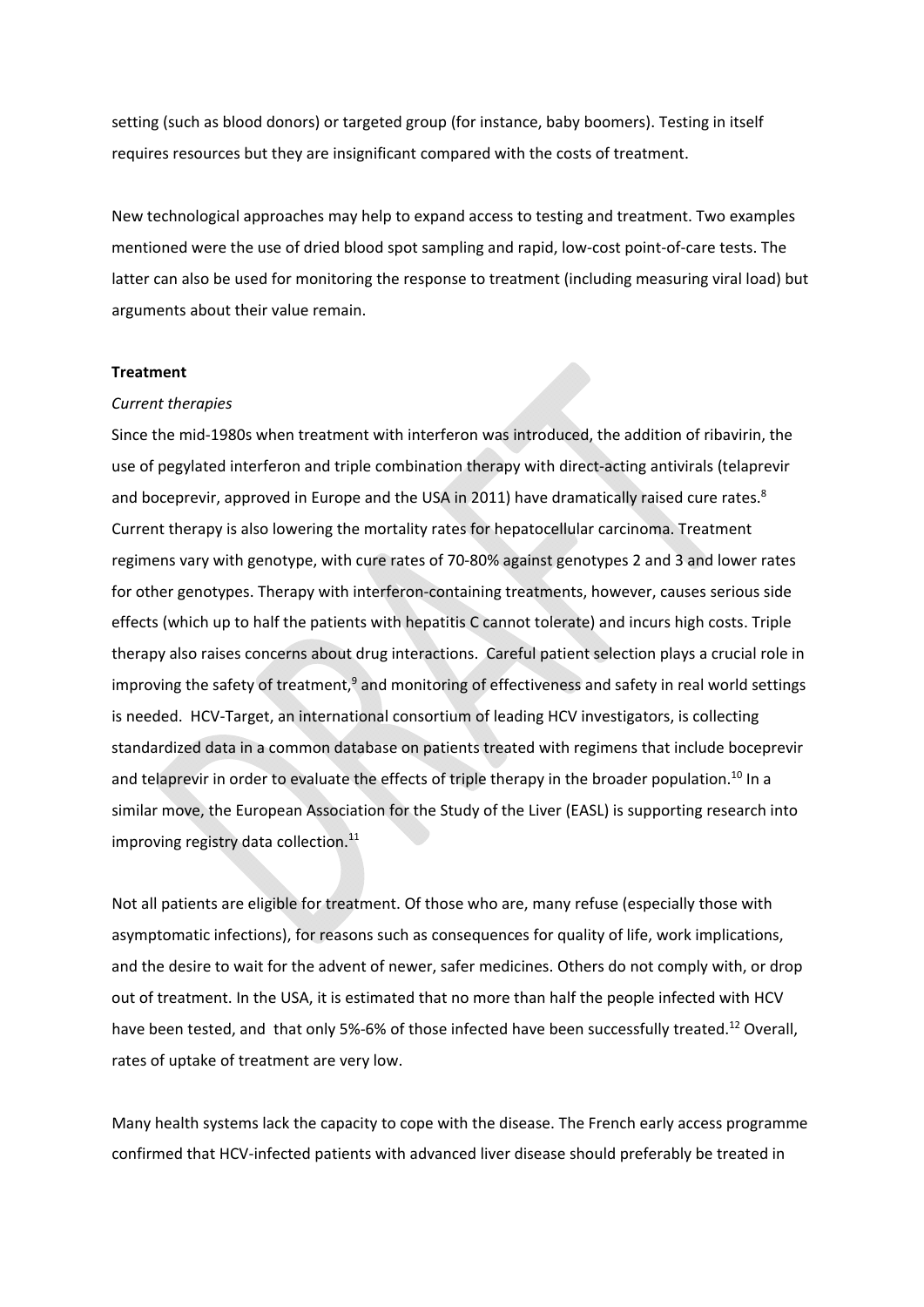specialized centres because of the risk of severe complications, yet there are few specialists.<sup>13</sup> Not all gastroenterologists and infectious disease experts are willing or able to treat hepatitis C; some physicians no longer do so because of the increasing complexities. The need for education – of physicians, nurses and patients – is paramount.

## *The changing therapeutic landscape*

Decisions on new safe, highly effective therapies were imminent at the time of the meeting, with the US Food and Drug Administration scheduled to decide on the licensing of two, sofosbuvir and simeprevir, within weeks. If approved, these would be the first interferon-free therapies for hepatitis C.<sup>b</sup> Many more antiviral agents, belonging to different classes and with different mechanisms of action, are in the development pipeline. They include NS3‐4A protease inhibitors (like telaprevir and boceprevir), NS5B polymerase inhibitors, inhibitors of NS5A, and host-targeted agents, such as cyclophilin A inhibitors and microRNA‐122 antagonists.

The greatest therapeutic hope lies in interferon-free, once daily, all-oral regimens with directly acting antivirals (with or without ribavirin), holding out the prospect of cure after treatment for 12 weeks compared with an often miserable course of 48 weeks with multiple injections every week. Challenges remain, such as low efficacy in cirrhotics and previous non‐responders and against genotype 1a, and the concern that treatment in the "real world" may be more complex and less successful than in carefully controlled clinical trials; moreover, efficacy does not equate with effectiveness.

The advent of all‐oral, interferon‐free treatment regimens heralds a revolution in treatment, breaking down the barriers to therapy and opening the way to making treatment accessible to many more people. It should dramatically and imminently increase the number of patients being treated, but the immediate obstacle will be cost (see below). For patients in countries with limited resources, pegylated-interferon in combination with ribavirin will remain the standard of care. $c$ 

 $b$  On 22 November 2013, the FDA approved use of the HCV protease inhibitor simeprevir in combination with pegylated interferon and ribavirin for treatment of hepatitis C due to HCV genotype 1. In December 2013, the FDA approved the HCV polymerase inhibitor sofosbuvir for use with ribavirin in people infected with HCV genotype 2 or 3 and with pegylated interferon for treatment of infections with genotype 1 or 4. Applications for marketing approval for both antivirals are pending in the European Union and several other countries. <sup>c</sup> The combination of pegylated interferon and ribavirin for treatment of hepatitis C was included in the Complementary List of the 18<sup>th</sup> WHO Model List of Essential Medicines issued in April 2013, with a caveat about the high level of expertise and specialized facilities needed for safe and effective use of interferons and the high cost of this treatment.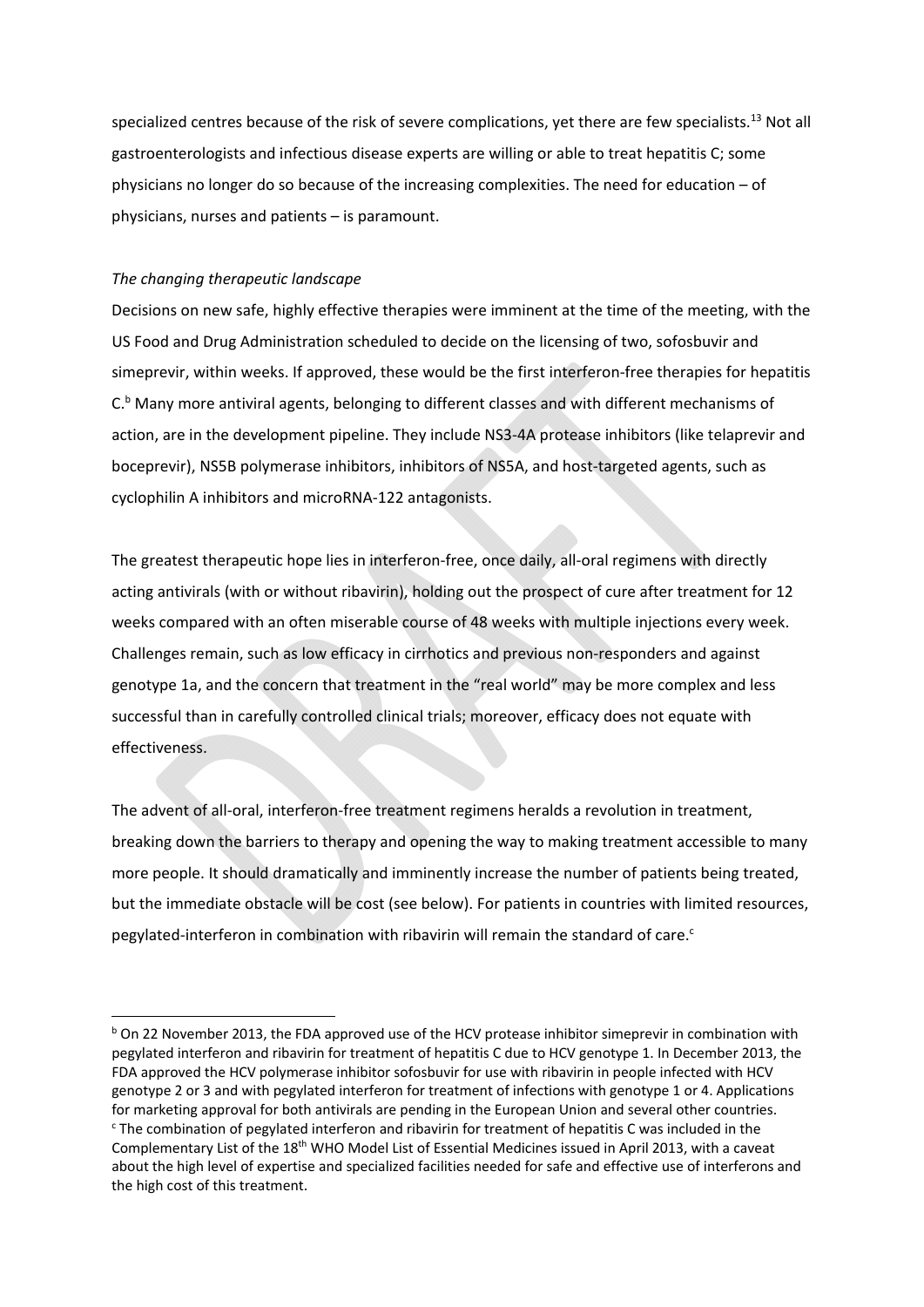Modelling predicts that, if the same number of patients as today are treated with new therapies (and therefore higher cure rates than at present), the projected growth in disease burden can be significantly cut.<sup>14</sup> Moreover, if higher cure rate is combined with higher treatment rate and prevention, the burden of hepatitis C can be substantially reduced (if not eliminated) before 2030.

## **Prices and costs**

The price of anti-hepatitis treatments will probably remain (contentiously) high for the next few years; at the time of the meeting, the cost of a 12‐week course of treatment of sofosbuvir in the USA was put at US\$ 84,000. In some countries the cost is reimbursed by the State or private health insurance companies, but in others it will be a substantial barrier to access. Countries with limited resources will need support to extend HCV testing and treatment. Different approaches to obtaining lower prices are available. Some countries, such as Romania, have compared the prices paid by other countries before negotiating. Other approaches include regional procurement, tiered‐pricing or negotiated rebates. Meeting the substantial costs of treatment over the next few years demands urgent investigation of innovative funding mechanisms, including analysis of the success factors behind the creation of some existing models (such as the Global Fund to Fight AIDS, Tuberculosis and Malaria, the GAVI Alliance and UNITAID).

#### **Testing and treatment guidelines**

In addition to the cost, the toxicity and complexity of hepatitis C treatment are important barriers to accessing therapy. Physicians face several strategic choices about the course of treatment after diagnosis of HCV infection. Is treatment aimed at preventing secondary transmission? Should all HCV‐infected people be treated or should there be a selection process? Patient selection includes, for instance, identification of HCV genotype and determination of the extent of fibrosis (mostly still by invasive liver biopsy). Different approaches are needed for people who have never received treatment before and those who have been treated but relapse, partially respond or do not respond. Once initiated, treatment needs monitoring, for example with (expensive) tests of viral load.

At a time of rapid change in treatment, clear and updated guidelines are increasingly necessary. EASL has issued updated Clinical Practice Guidelines on the Management of Hepatitis C Virus Infection<sup>15</sup> and WHO has finalized its guidelines on screening, care and treatment.<sup>16</sup> Other guidelines exist or are in preparation, for instance those of: the European Centre for Disease Prevention and Control and the European Monitoring Centre for Drugs and Drug Addiction,<sup>17</sup> the European Union's HEPscreen (due 2014) and the American Association for the Study of Liver Disease and the Infectious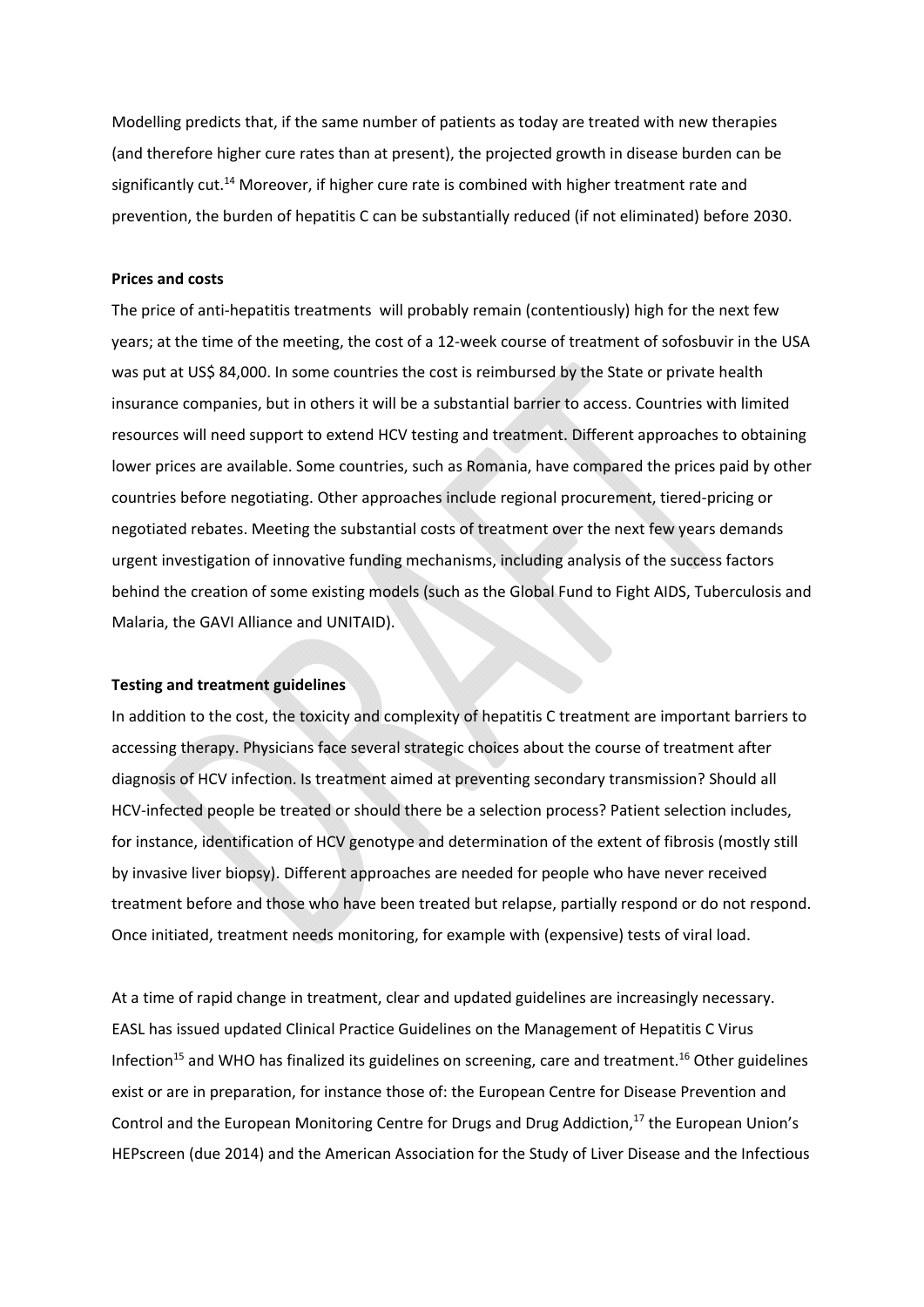Diseases Society of America jointly. Those of the Netherlands<sup>18</sup> and Sweden<sup>19</sup> (update due in 2014) were presented at the meeting. As soon as all-oral triple therapy is licensed, all the existing guidelines will need to be updated.

#### **Country experiences**

The country experiences of Croatia, Netherlands, Sweden and Balkan and Mediterranean countries were presented (see VHPB website). In general they confirm the necessity of political commitment and the value of national programmes (including reimbursement of the costs of treatment), the heterogeneity of guidelines and access to treatment, and the observation that existing patients are currently deferring treatment, awaiting the advent of oral, interferon‐free therapy.

In Balkan and Mediterranean countries the epidemiology of hepatitis C is changing, with the major population infected being migrants, and health systems are ill‐prepared to cope with the influx. Societal factors such as the legacy of war, civil unrest, displacement, and the lack of recognition of viral hepatitis as a public health problem complicate the situation. A summit conference in Nicosia, Cyprus, in 2012 concluded with a call for action which among other things urged cooperation, communication, improved surveillance and prevention programmes, better access to treatment and more community-based programmes.<sup>5</sup>

#### **Vaccines**

Progress towards a vaccine for hepatitis C was summarized. Several candidate vaccines exist and small clinical trials have begun. Obstacles to development of a vaccine include the very high mutation rate and genetic diversity of HCV; the fact that neutralizing antibodies are ineffective; the need to induce humoral responses; and the lack of an animal model.<sup>20</sup> The prospects for success or commercial interest appear slim.

#### **Barriers to treatment and ways to overcome them**

In four break‐out sessions participants discussed obstacles and potential solutions from different perspectives. Barriers are seen at all steps and levels, from policy-making and health care delivery to knowledge and attitudes of the general public and physicians. They were summed up as the four "A"s of access: Availability, Accessibility (by country or region), Affordability (price), and Acceptability (toxicity and complexity of treatment). Lack of awareness may mean lack of diagnosis, which is probably the primary barrier to treatment.<sup>21</sup>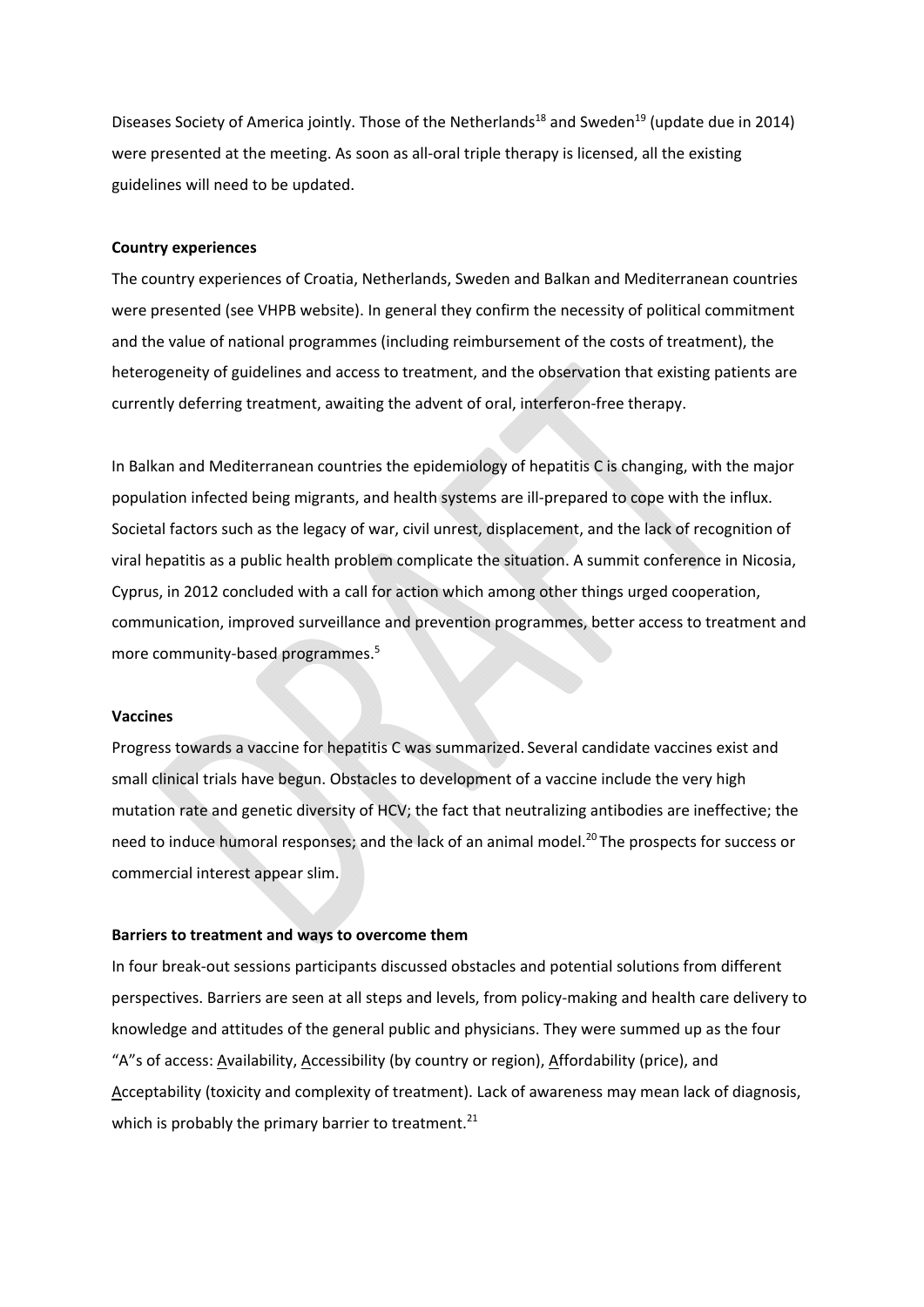**Policy-makers** urgently need up-to-date data on the disease burden and to recognize that a surge of cases in people infected more than 20 years ago is about to hit health systems, even though the incidence of HCV infection in people under 20 years of age is decreasing. Costs of treatment, even in rich countries, are unsustainably high and call into question the ability or willingness of insurance systems or governments to cover them, but experience from HIV/AIDS demonstrates that solutions for lowering prices exist. The need for policies is evident (too often, lack of good data provides an excuse to do nothing) and steps must be taken to eliminate the stigmatization engendered by HCV infection.

Other solutions include generation of more and better data on disease burden through seroprevalence and health economic studies. Viral hepatitis needs to be integrated into national health policies, and programmes covering prevention, screening and treatment of hepatitis C should be formulated. The challenge will be to find how to amplify a small increase in funding into a large increase in benefits for patients. Globally, action is needed to respond to the fact that most HCV infections are related to health care settings. Health authorities need to promulgate clear and frank messages, for example about the consequences of infection and chronic disease, the benefits of new treatments, and the need for prevention. Other measures proposed included the decriminalization of drug use.

Many *patients* are reluctant to accept interferon‐based treatment, sometimes because of the misinformation they obtain through the Internet. Many others have no access to treatment because health authorities offer neither screening nor treatment programmes. The problem of access is exacerbated for disadvantaged populations, who often are unaware of their health rights, and people who inject drugs can experience difficulty in find willing care providers. Infected people may also be reluctant to identify themselves as at risk because of fear of stigmatization.<sup>22</sup>

Advocacy is needed, in particular through celebrities (as with AIDS) who will champion the cause of treating hepatitis C. The stigmatization associated with the link between hepatitis C and injecting drug use (especially as not all those with HCV infection are people who inject drugs) needs to be reduced. Widespread information campaigns should highlight the prospects for better and safer treatment.

Many *health professionals* remain poorly informed about hepatitis C and do not welcome injecting drug users as patients. Efficient service delivery is hampered by the heterogeneity of the populations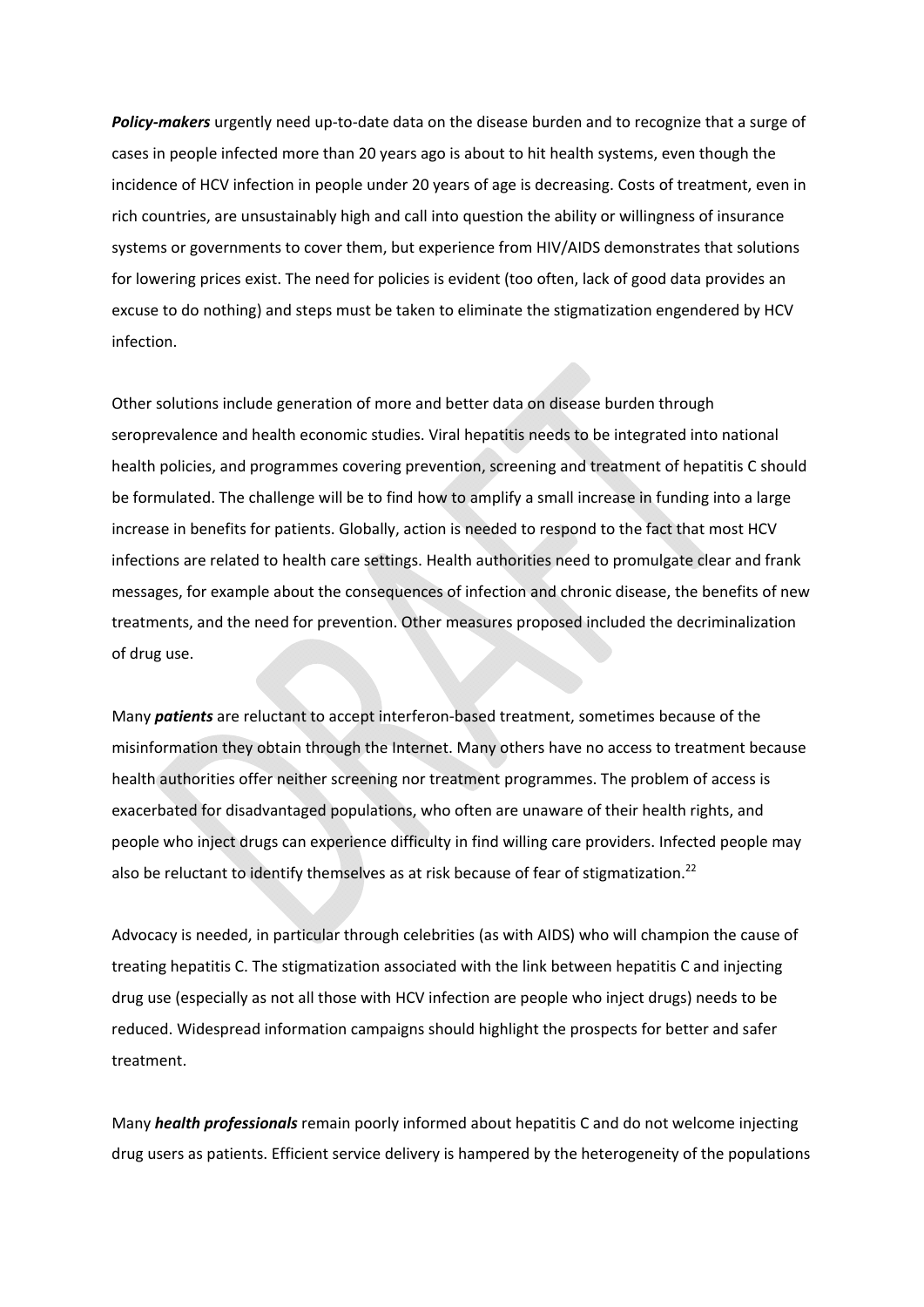being served and the lack of coordination between different services. Few general physicians wish to specialize in the complex and rapidly evolving area of treating hepatitis C with its fragmented service delivery. No estimates have been made of the likely human resource needs to cope with existing and new treatment regimens for all those people who need treatment.

More and better educated health workers are essential. The work by support groups and others, for example to correct through social media the misinformation being promulgated on the Internet, needs to be supported and expanded. The natural history of infection and disease needs to be clarified, with standardized actions set out for all stages from diagnosis to access to treatment, cure or relapse. Care also needs to be brought closer to the patient, under specialist supervision, and combined with prevention and harm reduction measures.

Some solutions fall into the area of policy-making, for example, priority setting, training and education, and integration and coordination of viral hepatitis prevention and control in different health delivery systems. Adherence to universal precautions must be ensured in order to eliminate nosocomial transmission. Administrators need better information so as to be able to plan staffing and costing needs. For laboratory testing, rapid tests to determine the viral genotype and rapid point‐of‐care screening tests need to be evaluated.

For *pharmaceutical industry* similar barriers were identified, from lack of policies to poor data. Concern was expressed about the perceived conflict of interest between the industry's marketing activities and support for patients' organizations. Cost‐effectiveness studies are generally lacking and the results of those that exist are often not understood or applied. Licensing of new medicines will not resolve the issue of reimbursement of costs. Clinical trials of new regimens would need support from third parties such as the European Union and health/sickness funds.

Solutions included better surveillance, studies on disease burden, modelling and forecasts, and health economics, including cost-effectiveness of treatment. The pharmaceutical industry could contribute to this by sharing the clinical trial data it collects. Treatment regimens need to be simplified.

#### **The way forward**

In many countries the existing limited expertise on hepatitis C could be centralized. More hepatologists are needed. Patients should be engaged in the different stages of policy-making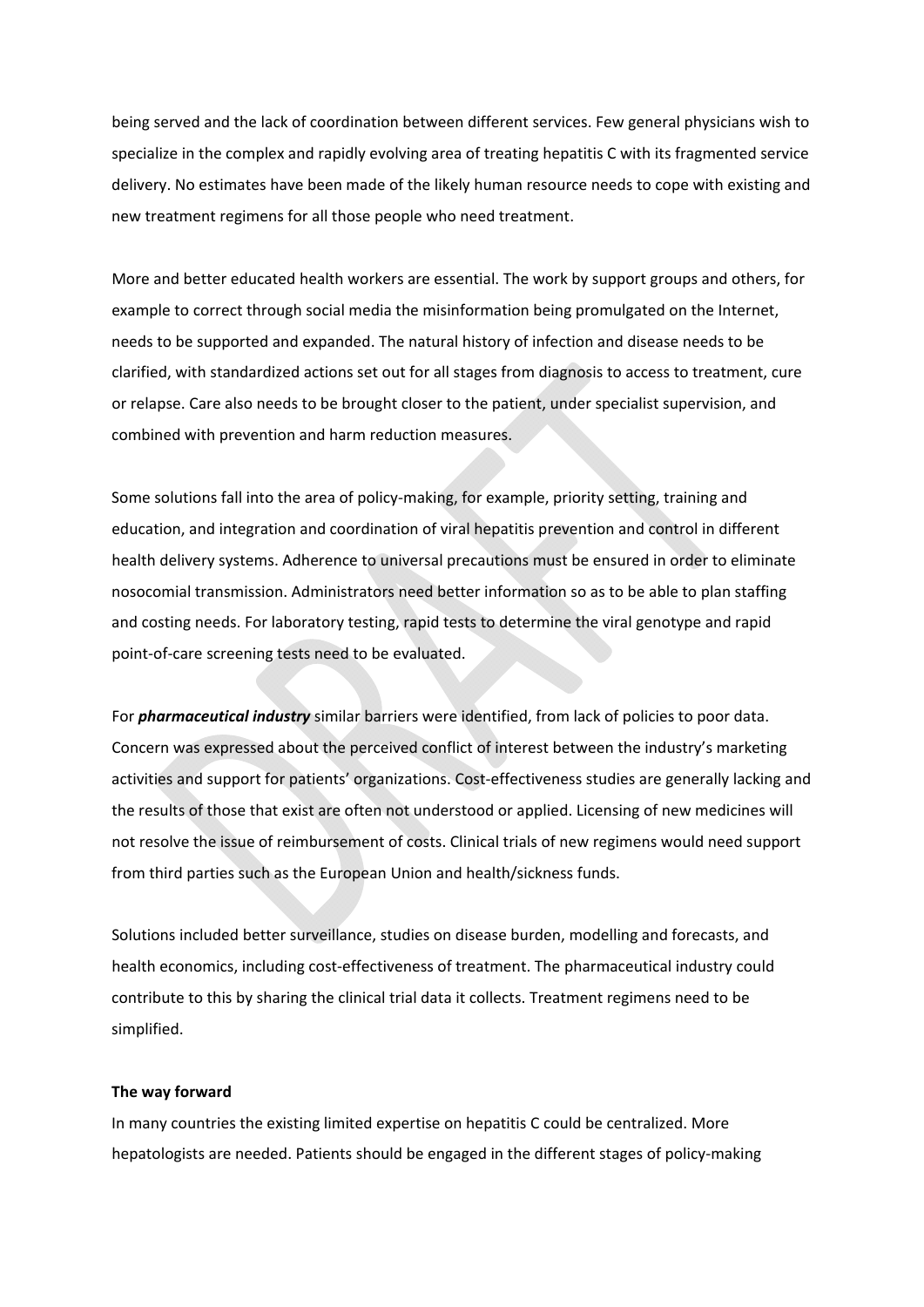processes and patients' organizations created or strengthened as appropriate. Policy‐makers, regulatory authorities and the pharmaceutical industry should collaborate further on issues such as trials and the data needed for licensing. Both leadership and the formulation and implementation of national and international plans, with targets and indicators for the next 10 years, would contribute greatly to the prevention and control of hepatitis C.

Much can be learnt from the experience with HIV/AIDS, including the success of advocacy and the expansion of access to treatment, the concept of treatment as prevention and the value of costeffectiveness data for shaping policy on care and treatment. It was suggested that the VHPB may have a valuable role to play in the greater sharing of that experience.

Improved awareness and education were highlighted as needing urgent attention. Participants also identified the value of networks and partnerships between public health experts and policy‐makers, clinicians, funding agencies, doctors and patients. The focus of national plans should be broadened to cover destigmatization of hepatitis C and improved prevention of transmission between injecting drug users. The potential of combining interventions such as harm reduction and antiviral treatment<sup>23</sup> needs further exploration. Screening programmes are needed to detect the large numbers of people who are infected but unaware of the fact; the CDC's birth cohort programme is a major step forward. Screening should be linked to action such as preventive measures and treatment. Policies need to be formulated for managing people diagnosed with HCV infection but who have no access to treatment. Such public health measures fit in with the current drive towards universal health coverage.

In the long term, the goal of controlling hepatitis C, through increased treatment and prevention, looks feasible, especially in the developed world, but it will be attained only with political will, funding, improvements in health-system infrastructure and capacity-building. In the short term, however, a crisis looms. Many patients have deferred treatment in anticipation of the arrival of new medicines. Many more will seek treatment once they know that therapy is better, more tolerable and affordable; epidemiology confirms that the number of patients with hepatitis C is going to increase.

Health authorities must prepare for what was described as an oncoming tsunami of cases. Hepatitis C is about to become a global public health emergency.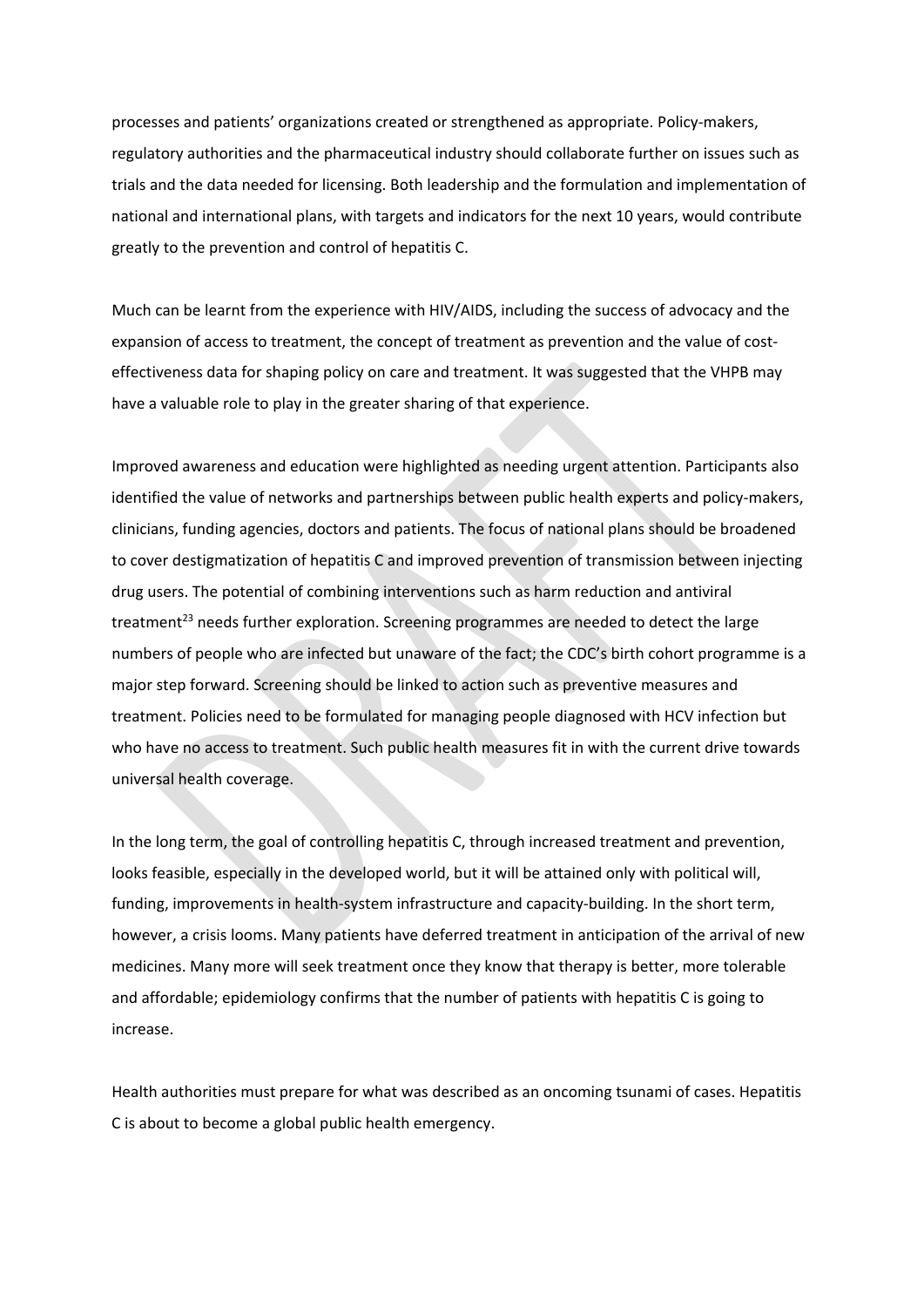## References

1. European Centre for Disease Control and Prevention, Factsheet for the general public, Hepatitis C. (Accessed 6 May, 2014, at

http://www.ecdc.europa.eu/en/healthtopics/hepatitis\_c/Pages/index.aspx.)

2. Hope VD, Eramova I, Capurro D, Donoghoe MC. Prevalence and estimation of hepatitis B and C infections in the WHO European Region: a review of data focusing on the countries outside the European Union and the European Free Trade Association. Epidemiol Infect 2014;142:270‐86.

3. von Schoen-Angerer T, Cohn J, Swan T, Piot P. UNITAID can address HCV/HIV co-infection. Lancet 2013;381:628.

4. European Centre for Disease Prevention and Control. Hepatitis B and C in the EU neighbourhood: prevalence, burden of disease and screening policies. 2010.

5. Hatzakis A, Van Damme P, Alcorn K, et al. The state of hepatitis B and C in the Mediterranean and Balkan countries: report from a summit conference. J Viral Hepat 2013;20 Suppl 2:1‐20.

6. World Health Organization. Prevention and control of viral hepatitis infection: framework for global action. . 2012.

7. Smith BD, Morgan RL, Beckett GA, et al. Recommendations for the identification of chronic hepatitis C virus infection among persons born during 1945‐1965. MMWR Recommendations and reports : Morbidity and mortality weekly report Recommendations and reports / Centers for Disease Control 2012;61:1‐32.

8. Liang TJ, Ghany MG. Current and future therapies for hepatitis C virus infection. N Engl J Med 2013;368:1907‐17.

9. Maasoumy B, Port K, Markova AA, et al. Eligibility and safety of triple therapy for hepatitis C: lessons learned from the first experience in a real world setting. PLoS One 2013;8:e55285.

10. HCV‐Target, Hepatitis C Therapeutic Registry and Research Network. (Accessed 6 May, 2014, at http://www.hcvtarget.org/.)

11. EASL registry research grant for data collection on liver disease. (Accessed 6 May 2014, at http://www.easl.eu/ fellowship/registrygrants.)

12. Holmberg SD, Spradling PR, Moorman AC, Denniston MM. Hepatitis C in the United States. N Engl J Med 2013;368:1859‐61.

13. Hezode C, Fontaine H, Dorival C, et al. Triple therapy in treatment‐experienced patients with HCV-cirrhosis in a multicentre cohort of the French Early Access Programme (ANRS CO20-CUPIC) -NCT01514890. J Hepatol 2013;59:434‐41.

14. Razavi H, Elkhoury AC, Elbasha E, et al. Chronic hepatitis C virus (HCV) disease burden and cost in the United States. Hepatology 2013;57:2164‐70.

15. EASL Clinical Practice Guidelines: management of hepatitis C virus infection. J Hepatol 2014;60:392‐420.

16. WHO Guidelines for the screening, care and treatment of persons with hepatitis C infection. World Health Organisation

17. ECDC and EMCDDA guidance. Prevention and control of infectious diseases among people who inject drugs. Stockholm2011.

18. Lamers MH, Broekman MM, Boucher CA, et al. Treatment of hepatitis C monoinfection in adults‐‐Dutch national guidelines. Neth J Med 2013;71:377‐85.

19. Lagging M, Duberg AS, Wejstal R, et al. Treatment of hepatitis C virus infection in adults and children: updated Swedish consensus recommendations. Scand J Infect Dis 2012;44:502‐21. 20. Liang TJ. Current progress in development of hepatitis C virus vaccines. Nat Med 2013;19:869‐78.

21. Volk ML, Tocco R, Saini S, Lok AS. Public health impact of antiviral therapy for hepatitis C in the United States. Hepatology 2009;50:1750‐5.